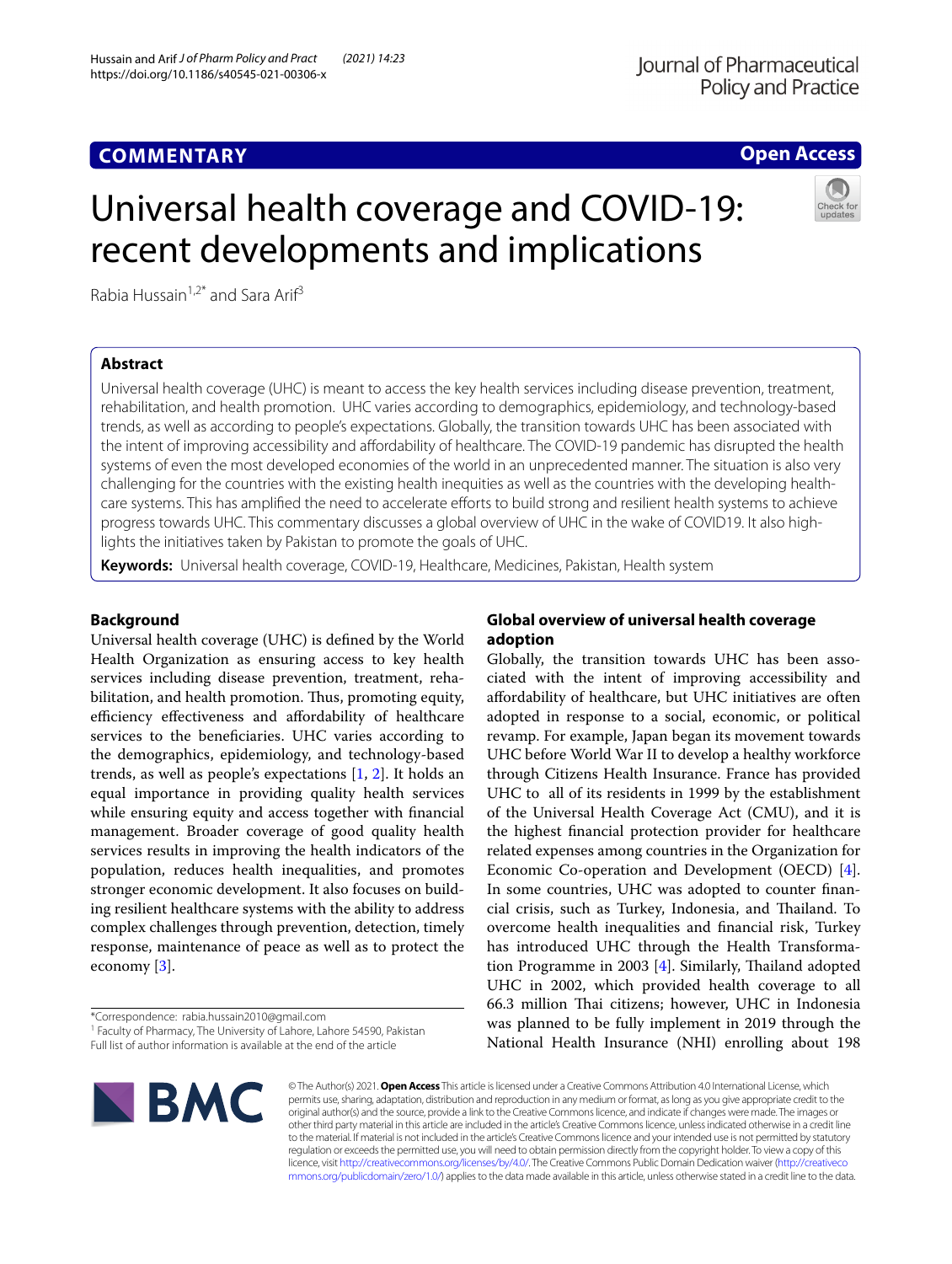million Indonesians in the programme. Similarly, after the establishment of the Unifed Health System in 1988, more than 75% of the Brazilian nationals are now getting beneft from this programme. Likewise, South Africa is also progressing towards the implementation of UHC through the development of a National Health Insurance (NHI) programme [\[4](#page-2-3), [5\]](#page-2-4).

By the mid of twentieth century, high-income countries, such as New Zealand, Australia and Canada has implemented the UHC in various formats. For example, Australia and Canada have adopted UHC through the involvement of federal government and regionally administered systems in states. In 1938, after the implementation of Social Security Act, New Zealand had a consensus that the government will have a fundamental role in providing for the population's healthcare needs [[6\]](#page-2-5).

## **COVID‑19 and universal health coverage**

Amid COVID-19, the delivery of essential healthcare services is interrupted and inaccessible in almost all parts of the world. Even high-income countries have struggled hard to provide adequate healthcare, medical commodities, diagnostic testing, and specialized Intensive Care Unit (ICU) equipments during the pandemic. The situation is far more challenging for the countries with existing health inequities and developing healthcare systems. The pandemic has emphasized the importance of universal access to healthcare, proving that if the healthcare needs of a segment of the population are unattended or even a single individual is left unaddressed, the whole population is at risk [[3\]](#page-2-2).

Given the gross inequality in health status between male and female, rich and poor, developed and developing countries, it is estimated that about 150 million individuals worldwide face catastrophic healthcare expenditures and out of these more than 100 million are living in the poverty  $[7]$  $[7]$ . Thus, unlike any other crisis in the recent history, COVID-19 has amplifed the urgency to accelerate eforts to build strong and resilient health systems and to achieve progress towards UHC. Strong health systems with adequate resources are key to a successful crisis response and management. It has been demonstrated that the countries with a strong UHC, such as South Korea and Singapore, have outperformed during COVID-19 pandemic. In Japan, a COVID-19 response is coupled with efective public fnancing policies and universal health insurance with uniform fee schedule. These policies have been efective in tackling COVID-19 and have provided an efficient mitigation response along with the restoration of essential health services amid pandemic [\[8](#page-2-7)].

## **The emerging story of universal health coverage from Pakistan**

Healthcare in Pakistan is facing enormous challenges involving a high burden of communicable and non-communicable diseases. Pakistan has highest prevalence of conditions including tuberculosis, maternal health issues, nutritional defciencies, polio, malaria, and other communicable diseases in high-risk population groups [[9–](#page-2-8) [11\]](#page-2-9). Healthcare standards for access and quality lag far behind as compared to neighboring South Asian countries with Pakistan being ranked at 154th position among 195 countries worldwide. However, with an increase in Healthcare Access and Quality (HAQ) index from 26.8 to 37.6, access to healthcare has improved since the 1990s [[12\]](#page-2-10). Despite the gains, geographical disparities still exist in the coverage of diferent healthcare services between provinces as well as between rural and urban areas [\[13](#page-2-11)]. Lower per capita spending on health, poor infrastructure, undue pressure and inadequate facilities at the public healthcare sector, lack of essential medicines and supplies, shortage of trained and skilled healthcare personnel, and high bed to patient ratios are some challenges that have worsened during pandemic. In nutshell, the COVID-19 crisis has highlighted the need to intensify efforts to improve UHC in Pakistan [[3\]](#page-2-2).

Pakistan is attempting to make progress in universal healthcare access with special attention being paid to vulnerable population groups. The Pakistan's National Health Vision 2016–2025 has recognized the UHC as a top priority and several national programs and policies are aligned to it [[10\]](#page-2-12). In this regard, several propoor initiatives have been taken by the government of Pakistan. "Sehat Sahulat Program", which is a government-run health protection initiative, was started in 2016, providing fnancial coverage and accessibility to the households below the poverty line through micro health insurance scheme. There are now over seven million families currently enrolled in the programme, availing to the access of good quality medical care worth about 720,000 Pakistani rupees (PKR) (about 4600 USD) per family per year from both the public and private specialty based tertiary care and specialty hospitals. Similarly, on August 21, 2020. Khyber Pakhtunkhwa, a province in Pakistan, has launched a UHC programme for all its 40 million residents, as a response to COVID-19. This is a six-phased programme and it has completed on January 31, 2021, as being the frst UHC programme in Pakistan to cover 100% of the population. It provides PKR200,000 (USD1200) for a range of services including—emergency and maternity care, orthopedic and general surgery; cardiac, neurological and kidney diseases, diabetes, breast cancer screening and artifcial limbs (prosthesis), cancer treatment,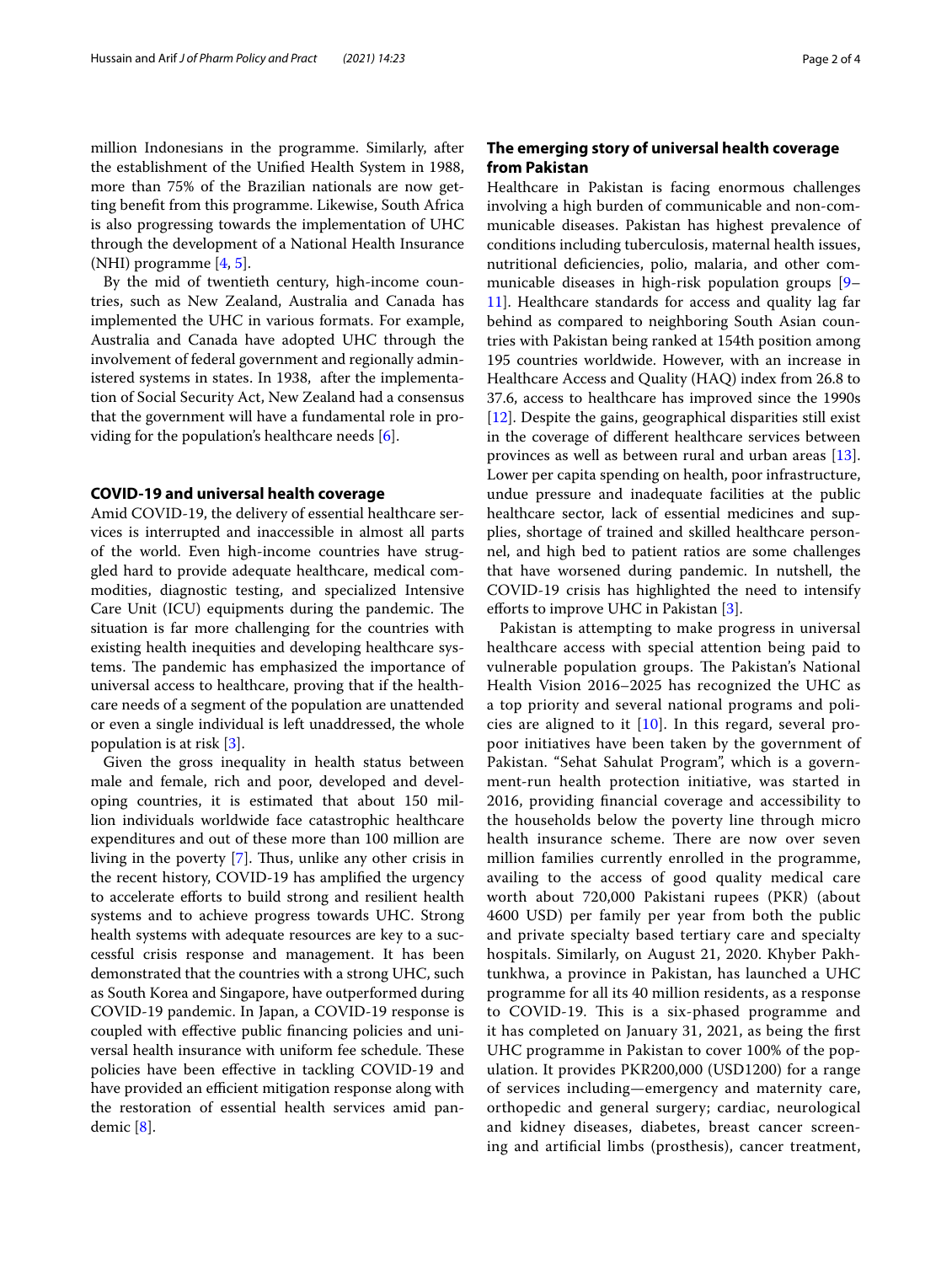kidney transplant, and ICU care  $[14]$  $[14]$  $[14]$ . These models are constructed in alignment with Pakistan's commitment to achieve UHC by 2030. Insurance schemes under UHC can play a critical role by incorporating quality assurance into organizational procurement practices for a better access to healthcare  $[15]$  $[15]$ . The most significant initiative for Pakistan has been the development of National Package of Essential Health Services over the past 2 years based on Disease Control Priorities 3rd edition.

With this, Pakistan has become the frst country to develop an evidence-based UHC services package that is focused on the equitable provision of essential healthcare services to each and every segment of the population through fve service delivery platforms, i.e., the community level, primary healthcare, frst level hospitals, tertiary hospitals and at population level. This package encompasses the sets of priority health interventions and intersectoral policies that are based on the localized evidence of burden of disease, feasibility, cost efectiveness, fnancial risk protection, equity, and other social indicators in Pakistan. Successful implementation of EPHS package through active involvement of all the stakeholders will gauge the progress towards achievement of UHC milestones within the available resources [[16\]](#page-2-15).

In Pakistan context, strengthening health and pharmacy systems and using generic medicines as cost-efective options can also help improve medicines use and can also help achieve the aims of UHC [\[17–](#page-2-16)[19\]](#page-3-0).

## **Conclusions**

UHC is meant to provide access to healthcare services to all parts of the population, regardless of geography, epidemiology and technology. In the past, many countries adopted UHC, particularly during economically difficult circumstances, so is the situation with the developing countries such as Pakistan during COVID-19. Although it will not be easy to fully achieve UHC in Pakistan, the government and respective partners need to work together to fully implement UHC in all the parts of the country.

#### **Authors' contributions**

Conceptualization, R.H. and S.A.; data curation, R.H. and S.A.; writing—original draft preparation, R.H. and S.A.; review and editing, RH. All authors have read and approved the fnal manuscript.

#### **Funding**

This research received no external funding.

### **Competing interests**

The authors declare no confict of interest.

#### **Author details**

<sup>1</sup> Faculty of Pharmacy, The University of Lahore, Lahore 54590, Pakistan.<br><sup>2</sup> Commonwealth Pharmacists Association, London E1W 1AW, UK. <sup>3</sup> Primary and Secondary Healthcare Department, Tehsil Headquarter Hospital Lahore Cantt, Lahore, Pakistan.

#### Published online: 10 February 2021

#### **References**

- <span id="page-2-0"></span>1. Bigdeli M, Laing R, Tomson G, Babar ZUD. Medicines and universal health coverage: challenges and opportunities. J Pharm Policy Pract. 2015.
- <span id="page-2-1"></span>2. Perehudoff K, Demchenko I, Alexandrov NV, Brutsaert D, Ackon A, Durán CE, El-Dahiyat F, Hafdz F, Haque R, Hussain R, Salenga R. Essential medicines in universal health coverage: a scoping review of public health law interventions and how they are measured in fve middle-income countries. Int J Environ Res Public Health. 2020;17(24):9524.
- <span id="page-2-2"></span>3. In the COVID-19 Era, Healthcare should be universal and free. [https://](https://www.chathamhouse.org/expert/comment/covid-19-era-healthcare-should-be-universal-and-free) [www.chathamhouse.org/expert/comment/covid-19-era-healthcare](https://www.chathamhouse.org/expert/comment/covid-19-era-healthcare-should-be-universal-and-free) [-should-be-universal-and-free.](https://www.chathamhouse.org/expert/comment/covid-19-era-healthcare-should-be-universal-and-free) Accessed 20 Dec 2020.
- <span id="page-2-3"></span>4. Reich MR, Harris J, Ikegami N, Maeda A, Cashin C, Araujo EC. Moving towards universal health coverage: lessons from 11 country studies. The Lancet. 2016;387(10020):811–6.
- <span id="page-2-4"></span>5. Naidoo V, Suleman F, Bangalee V. The transition to universal health coverage in low and middle-income countries: new opportunities for community pharmacists. J Pharm Policy Pract. 2020;13:1–3.
- <span id="page-2-5"></span>6. Tikkanen R, Osborn R, Mossialos E, Djordjevic A, Wharton GA. International health care system profles: New Zealand New Zealand: The Commonwealth Fund. Available online: [https://www.commonweal](https://www.commonwealthfund.org/international-health-policy-center/countries/new-zealand#:~:text=New%20Zealand%20has%20achieved%20universal,General%20taxes%20finance%20most%20services) [thfund.org/international-health-policy-center/countries/new-zeala](https://www.commonwealthfund.org/international-health-policy-center/countries/new-zealand#:~:text=New%20Zealand%20has%20achieved%20universal,General%20taxes%20finance%20most%20services) nd#:~:text=[New%20Zealand%20has%20achieved%20universal,Gener](https://www.commonwealthfund.org/international-health-policy-center/countries/new-zealand#:~:text=New%20Zealand%20has%20achieved%20universal,General%20taxes%20finance%20most%20services) [al%20taxes%20fnance%20most%20services](https://www.commonwealthfund.org/international-health-policy-center/countries/new-zealand#:~:text=New%20Zealand%20has%20achieved%20universal,General%20taxes%20finance%20most%20services) . Accessed 2 Jan 2021.
- <span id="page-2-6"></span>7. Xu K, Evans DB, Carrin G, Aguilar-Rivera AM, Musgrove P, Evans T. Protecting households from catastrophic health spending. Health Af. 2007;26:972–83.
- <span id="page-2-7"></span>8. COVID-19: Amplifying the need for rapid progress towards Universal Health Coverage. [https://www.ippf.org/blogs/covid-19-amplifying-need](https://www.ippf.org/blogs/covid-19-amplifying-need-rapid-progress-towards-universal-health-coverage)[rapid-progress-towards-universal-health-coverage](https://www.ippf.org/blogs/covid-19-amplifying-need-rapid-progress-towards-universal-health-coverage) . Accessed on 24 Dec 2020.
- <span id="page-2-8"></span>9. UNICEF. Child survival: under-fve mortality. [https://data.unicef.org/topic/](https://data.unicef.org/topic/child-survival/under-five-mortality/) [child-survival/under-fve-mortality/](https://data.unicef.org/topic/child-survival/under-five-mortality/) . Accessed on 12 Dec 2020.
- <span id="page-2-12"></span>10. Global Fund. Pakistan 2014 Malaria grant concept note. [https://www.](https://www.theglobalfund.org/media/2631/oig_gf-oig-15-014_report_en.pdf) [theglobalfund.org/media/2631/oig\\_gf-oig-15-014\\_report\\_en.pdf.](https://www.theglobalfund.org/media/2631/oig_gf-oig-15-014_report_en.pdf) Accessed on 22 Dec 2020.
- <span id="page-2-9"></span>11. World Health Organization, Universal health coverage. [https://www.who.](https://www.who.int/healthsystems/universal_health_coverage/en) [int/healthsystems/universal\\_health\\_coverage/en](https://www.who.int/healthsystems/universal_health_coverage/en) . Accessed on 22 Dec 2020.
- <span id="page-2-10"></span>12. Measuring performance on the Healthcare Access and Quality Index for 195 countries and territories and selected subnational locations: a systematic analysis from the Global Burden of Disease Study 2016. Lancet. 2018, 391, 2236–2271.
- <span id="page-2-11"></span>13. Shaikh BT, Ejaz I, Achakzai DK, Shafq Y. Political and economic unfairness in health system of Pakistan: a hope with the recent reforms. J Ayub Med Coll Abbottabad. 2013;25:198–203.
- <span id="page-2-13"></span>14. Sehat Sahulat Program Pakistan: Ministry of National Health Services, Regulations and Coordination, Government of Pakistan; 2020. [https://](https://www.pmhealthprogram.gov.pk/) [www.pmhealthprogram.gov.pk/](https://www.pmhealthprogram.gov.pk/) . Accessed on 20 Dec 2020.
- <span id="page-2-14"></span>15. The BMJ, The role of universal health coverage in overcoming the COVID-19 pandemic 2020. [https://blogs.bmj.com/bmj/2020/04/20/the-role](https://blogs.bmj.com/bmj/2020/04/20/the-role-of-universal-health-coverage-in-overcoming-the-covid-19-pandemic/)[of-universal-health-coverage-in-overcoming-the-covid-19-pandemic/](https://blogs.bmj.com/bmj/2020/04/20/the-role-of-universal-health-coverage-in-overcoming-the-covid-19-pandemic/). Accessed on 20 Dec 2020.
- <span id="page-2-15"></span>16. Universal Health Coverage Beneft Package of Pakistan, Essential Package of Health Services with Localized Evidence. <https://phkh.nhsrc.pk/>. Accessed on 5 Jan 2021.
- <span id="page-2-16"></span>17. Babar ZUD. Ten recommendations to improve pharmacy practice in low and middle-income countries (LMICs). J Pharm Policy Pract. 2021;14:6. <https://doi.org/10.1186/s40545-020-00288-2>.